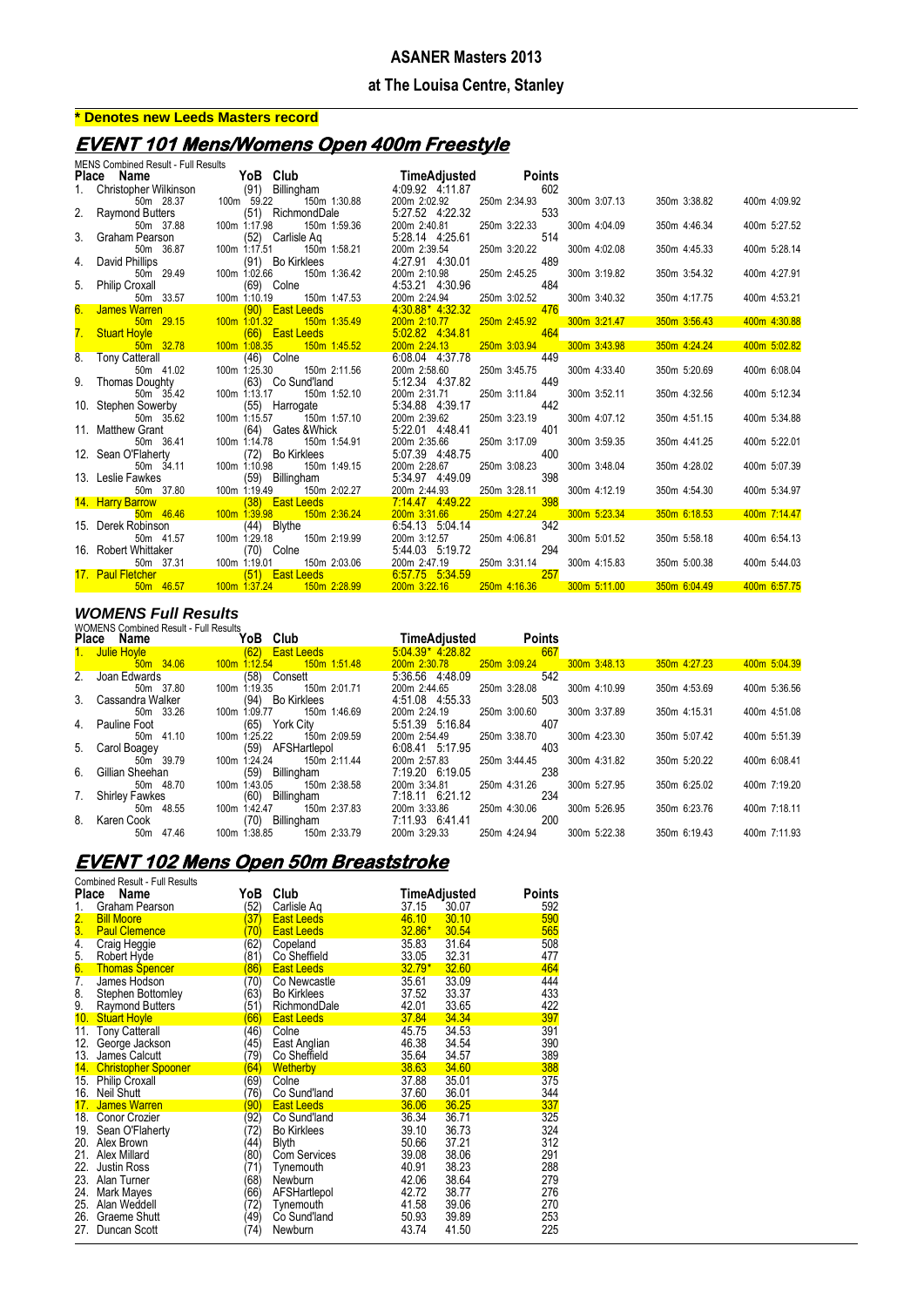#### **at The Louisa Centre, Stanley**

## **EVENT 103 Womens Open 50m Breaststroke**

|              | <b>Combined Result - Full Results</b> |      |                    |              |       |               |
|--------------|---------------------------------------|------|--------------------|--------------|-------|---------------|
| <b>Place</b> | Name                                  | YoB  | Club               | TimeAdjusted |       | <b>Points</b> |
|              | Judith Hattle                         | (60) | Carlisle Ag        | 40.13        | 34.91 | 561           |
| 2.           | Lauren Christian                      | '89) | Tvnemouth          | 37.89        | 37.99 | 435           |
| 3.           | Carol Boagey                          | (59) | AFSHartlepol       | 44.69        | 38.57 | 416           |
| 4.           | Cassandra Walker                      | (94) | <b>Bo Kirklees</b> | 38.27        | 38.83 | 408           |
| 5.           | Adelle Taylor                         | '86) | <b>Bo Kirklees</b> | 39.17        | 38.94 | 404           |
| 6.           | Jill Marley                           | (65) | Harrogate          | 43.35        | 39.09 | 399           |
| 7.           | Laura Fox                             | (84) | Co Sheffield       | 39.65        | 39.17 | 397           |
| 8.           | Kirsten Durrans                       | '67) | <b>Bo Kirklees</b> | 43.39        | 39.62 | 384           |
| 9.           | <b>Clair Davis</b>                    | (82) | Billingham         | 49.04        | 48.11 | 214           |
| 10.          | Karen Cook                            | 70)  | Billingham         | 52.09        | 48.41 | 210           |
| 11.          | Lorraine Riddle                       | '84) | <b>Billingham</b>  | 50.57        | 49.96 | 191           |

## **EVENT 104 Mens Open 100m Butterfly**

| <b>Combined Result - Full Results</b><br>Place Name | YoB  | Club              | <b>TimeAdiusted</b> | <b>Points</b> | 50                       |
|-----------------------------------------------------|------|-------------------|---------------------|---------------|--------------------------|
| 1.<br>Steven Parkin                                 | 75)  | Copeland          | 1:05.11 1:02.07     | 476           | 29.99                    |
| 2.<br>Jake Rylatt                                   | (92) | <b>East Leeds</b> | 1 03 27 1:03 91     | 436           | 28.70                    |
| 3.<br>Matthew Grant                                 | (64) | Gates & Whick     | 1:15.75 1:07.85     | 364           | 36.20                    |
| 4.<br>Leslie Fawkes                                 | (59) | Billingham        | 1:19.85 1:08.91     | 348           | $\overline{\phantom{a}}$ |

## **EVENT 105 Womens Open 100m Butterfly**

| <b>Combined Result - Full Results</b> |                      |                    |        |       |
|---------------------------------------|----------------------|--------------------|--------|-------|
| <b>Place</b><br>Name                  | Club<br>YoB⊣         | TimeAdiusted       | Points | 50    |
| Judith Hattle                         | (60<br>Carlisle Aq   | 1.02.82<br>1:12.21 | 672    | 34.99 |
| 2. Philippa Rickard                   | East Leeds           | 1.12.79 1.08.02    | 530    | 33.14 |
| 3.<br>Patricia Jackson                | (47)<br>East Anglian | 1:40.83 1:17.09    | 364    | 46.75 |

#### **EVENT 106 Mens/Womens Open 200m Backstroke**  MENS Combined Result - Full Result

|    | <u> MLNJ COMMICANTE I UN RESURS</u> |      |                    |         |                 |        |       |         |         |
|----|-------------------------------------|------|--------------------|---------|-----------------|--------|-------|---------|---------|
|    | <b>Place</b><br>Name                | YoB  | Club               |         | TimeAdiusted    | Points | 50    | 100     | 150     |
|    | Christopher Wilkinson               | (91  | Billingham         |         | 2.26.02 2.27.16 | 374    | 34.92 | 1:12.57 | 1:49.60 |
|    | 2. Paul WOODLEY                     | (82) | Derwentside        |         | 2:30.91 2:28.06 | 368    | 35.25 | 1:13.71 | 1:53.06 |
| 3. | David Phillips                      | 91   | <b>Bo Kirklees</b> | 2:26.97 | 2.28.12         | 367    | 34.45 | 1:12.20 | 1:50.03 |
| 4. | Tony Catterall                      | 46   | Colne              |         | 3:25.47 2:35.08 | 320    | 48.38 | 1:40.75 | 2:33.94 |
|    | 5. Bill Moore                       |      | <b>East Leeds</b>  |         | 3:59.37 2:36.29 | 312    | 55.34 | 1.54.56 | 2:56.42 |
| 6. | Robert Whittaker                    | 70)  | Colne              |         | 3:10.56 2:57.10 | 215    | 46.30 | 1.34.96 | 2:23.38 |

#### *WOMENS 25 Yrs/Over Age Group - Full Results*

|              | <b>WOMENS Combined Result - Full Results</b> |     |                    |                 |         |        |       |         |         |
|--------------|----------------------------------------------|-----|--------------------|-----------------|---------|--------|-------|---------|---------|
| <b>Place</b> | Name                                         | YoB | Club               | TimeAdiusted    |         | Points | 50    | 100     | 150     |
|              | <b>Julie Hovle</b>                           | 62' | <b>East Leeds</b>  | $24261*22361$   |         | 583    | 37.42 | 1:19.21 | 2:01.70 |
| 2.           | Carolvn Irvine                               | 63  | <b>Bo Kirklees</b> | 2:57.57 2:37.95 |         | 438    | 38.97 | 1:23.85 | 2:11.09 |
| 3.           | Victoria Wilford                             |     | <b>Bo Kirklees</b> | 2:51.10 2:42.34 |         | 404    | 40.55 | 1:23.59 | 2:07.76 |
|              | Jennifer Dobson                              | (83 | Blvth              | 3:02.59         | 2:59.77 | 297    | 41.55 | 1:27.74 | 2:16.12 |
| 5.           | Lorraine Riddle                              | 84  | Billingham         | 3:04.75 3:02.51 |         | 284    | 43.99 | 1:30.67 | 2:18.58 |

## **EVENT 107 Mens Open 100m Freestyle**

| Place      | <b>Combined Result - Full Results</b><br>Name | YoB                     | Club                                      |                    | TimeAdjusted       | Points     | 50             |
|------------|-----------------------------------------------|-------------------------|-------------------------------------------|--------------------|--------------------|------------|----------------|
| 1.         | <b>Paul Clemence</b>                          | (70)                    | <b>East Leeds</b>                         | 55.84              | 51.89              | 649        | 26.57          |
| 2.         | Julian Plumley                                | (65)                    | Co Newcastle                              | 59.92              | 54.03              | 575        | 29.05          |
| 3.         | Garry Vickers                                 | (68)                    | Etwall                                    | 59.13              | 54.33              | 565        | 28.25          |
| 4.         | <b>Christopher Knee</b>                       | $\left( 79\right)$      | <b>East Leeds</b>                         | 56.47              | 54.77              | 552        | 26.95          |
| 5.         | Robert Hyde                                   | (81)                    | Co Sheffield                              | 56.32              | 55.05              | 544        | 27.66          |
| 6.         | Christopher Wilkinson                         | (91)                    | Billingham                                | 55.22              | 55.65              | 526        | 26.80          |
| 7.         | <b>Philip Latimer</b>                         | (48)                    | Co Newcastle                              | 1:12.24            | 55.91              | 519        | 35.42          |
| 8.         | Benjamin Johnson                              | (87)                    | <b>Bo Kirklees</b>                        | 56.44              | 56.28              | 509        | 26.61          |
| 9.         | <b>Raymond Butters</b>                        | (51)                    | RichmondDale                              | 1:10.38            | 56.37              | 506        | 33.92          |
| 10.        | Steven Parkin                                 | 75)                     | Copeland                                  | 59.95              | 57.15              | 486        | 29.05          |
| 11.        | <b>Stuart Hoyle</b>                           | (66)                    | <b>East Leeds</b>                         | 1.04.32            | 58.37              | 456        | 31.08          |
| 12.        | Alex Brown                                    | (44)                    | <b>Blyth</b>                              | 1:19.49            | 58.38              | 456        | 38.78          |
| 13.        | Graeme Wilkinson                              | 78)                     | Tynemouth                                 | 1:00.47            | 58.41              | 455        | 28.83          |
|            | 14. Derek Robinson                            | (44)                    | Blythe                                    | 1:20.61            | 59.20              | 437        | 37.56          |
| 15.        | David Bradford                                | (58)                    | Co Sheffield                              | 1:09.29            | 59.31              | 435        | 34.23          |
| 16.        | Jonathan Prince                               | (94)                    | <b>Bo Kirklees</b>                        | 58.49              | 59.34              | 434        | 27.66          |
| 17.        | <b>Tony Catterall</b>                         | (46)                    | Colne                                     | 1:19.12            | 59.72              | 426        | 38.81          |
| 18.        | Graham Pearson                                | 52)                     | Carlisle Aq                               | 1:13.96            | 59.87              | 422        | 35.36          |
| 19.        | Conor Crozier                                 | (92)                    | Co Sund'land                              | 59.51              | 1:00.12            | 417        | 28.74          |
|            | 20. Harry Barrow                              | (38)                    | <b>East Leeds</b>                         | 1:30.69* 1:00.37   |                    | 412        | 43.25          |
| 21.        | <b>James Warren</b>                           | (90)                    | <b>East Leeds</b>                         | 1:00.10            | 1.00.42            | 411        | 28.66          |
| 22.        | James Hodson                                  | (70)                    | Co Newcastle                              | 1:05.08            | 1:00.48            | 410        | 31.56          |
| 23.        | Philip Croxall                                | (69)                    | Colne                                     | 1:05.53            | 1:00.56            | 408        | 31.59          |
| 24.        | <b>Thomas Doughty</b>                         | (63)                    | Co Sund'land                              | 1:08.10            | 1:00.57            | 408        | 32.53          |
| 25.        | Peter French                                  | (58)                    | Co Newcastle                              | 1:11.12            | 1:00.88            | 402        | 34.29          |
| 26.        | <b>Thomas Spencer</b>                         | (86)<br>$\overline{76}$ | <b>East Leeds</b>                         | 1.01.61            | $-1.01.25$         | 394<br>379 | 29.63          |
| 27.        | <b>Neil Shutt</b>                             |                         | Co Sund'land                              | 1:04.81            | 1.02.07            |            | 30.64          |
| 28.<br>29. | Martin Temple<br>Alex Millard                 | (77)                    | <b>Bo Kirklees</b><br><b>Com Services</b> | 1:04.76<br>1:04.39 | 1:02.29<br>1:02.70 | 375<br>368 | 31.38<br>30.89 |
| 30.        | lan Taylor                                    | (80)<br>(76)            | Stockton                                  | 1:06.10            | 1:03.30            | 357        | 32.08          |
|            |                                               |                         |                                           |                    |                    |            |                |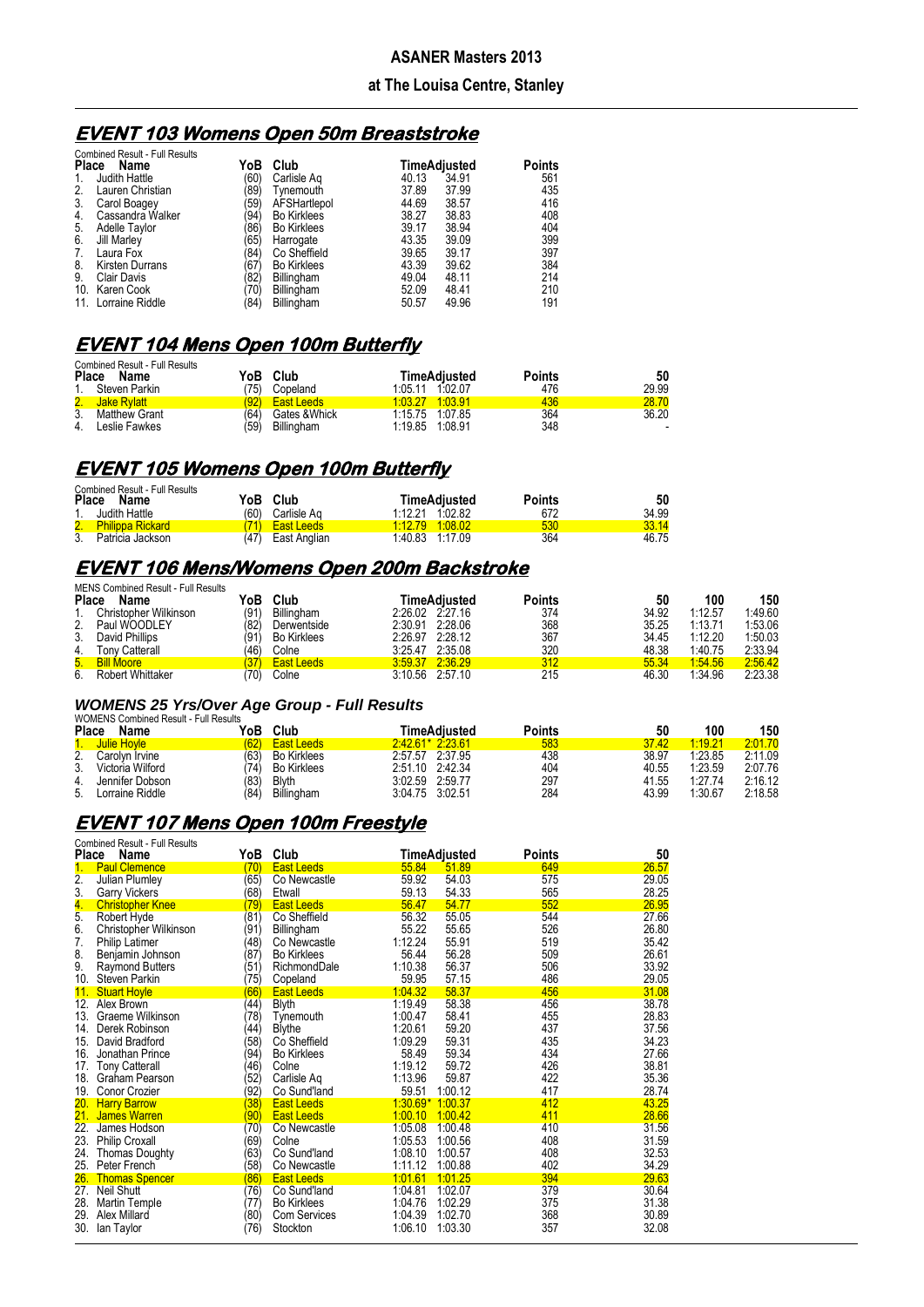#### **at The Louisa Centre, Stanley**

| 31. Leslie Fawkes    | '59) | <b>Billingham</b>   | 1:13.47 1:03.41 | 355 | 35.93 |
|----------------------|------|---------------------|-----------------|-----|-------|
| 32. Eric Knights     | 85)  | <b>Hull Masters</b> | 1:04.26 1:03.69 | 351 | 30.49 |
| 33. Robert Whittaker | 70)  | Colne               | 1:10.39 1:05.42 | 324 | 34.10 |
| 34. Joshua Trewin    | '94) | Billingham          | 1:07.27 1:08.25 | 285 | 31.76 |
| 35. Mark Mayes       | (66) | AFSHartlepol        | 1:15.82 1:08.81 | 278 | 36.63 |
| 36. Paul Fletcher    | 51   | <b>East Leeds</b>   | 1:31.07 1:12.94 | 233 | 44.37 |
| 37. Alan Turner      | (68  | Newburn             | 1:20.84 1:14.27 | 221 | 38.16 |
| 38. Duncan Scott     | 74)  | Newburn             | 1:19.10 1:15.05 | 214 | 38.59 |

# **EVENT 108 Womens Open 100m Freestyle**

|                  | <b>Combined Result - Full Results</b> |      |                    |         |              |               |       |
|------------------|---------------------------------------|------|--------------------|---------|--------------|---------------|-------|
| <b>Place</b>     | Name                                  | YoB  | Club               |         | TimeAdjusted | <b>Points</b> | 50    |
|                  | Judith Hattle                         | (60) | Carlisle Ag        | 1:06.81 | 58.12        | 676           | 33.23 |
| 2.               | <b>Philippa Rickard</b>               | 71   | <b>East Leeds</b>  | 1:05.99 | 1:01.66      | 566           | 31.76 |
| $\overline{3}$ . | Joan Edwards                          | (58) | Consett            | 1:15.18 | 1:04.35      | 498           | 35.43 |
| 4.               | Deborah Crossland                     | (87) | <b>Bo Kirklees</b> | 1:04.57 | 1:04.39      | 497           | 30.41 |
| 5.               | Jill Marley                           | (65) | Harrogate          | 1:14.28 | 1:06.98      | 441           | 34.75 |
| 6.               | Victoria Wilford                      | '74) | <b>Bo Kirklees</b> | 1:10.75 | 1:07.13      | 438           | 34.34 |
| 7.               | Laura Fox                             | (84) | Co Sheffield       | 1:09.74 | 1:08.90      | 405           | 33.82 |
| 8.               | Carol Boagey                          | (59) | AFSHartlepol       | 1:20.80 | 1:09.73      | 391           | 39.04 |
| 9.               | <b>Kirsten Durrans</b>                | (67) | <b>Bo Kirklees</b> | 1:22.98 | 1:15.78      | 305           | 39.20 |
| 10.              | Karen Cook                            | '70) | Billingham         | 1:32.41 | 1:25.88      | 209           | 43.70 |
| 11.              | Shirley Fawkes                        | (60) | Billingham         | 1:39.48 | 1:26.54      | 204           | 46.64 |
| 12.              | Gillian Sheehan                       | 59)  | Billingham         | 1:41.20 | 1:27.34      | 199           | 47.35 |
|                  | 13. Clair Davis                       | (82) | Billingham         | 1:33.57 | 1:31.80      | 171           | 45.15 |
| 14.              | Lynn Shepherd                         | (59) | Billingham         | 1:50.98 | 1:35.78      | 151           | 53.48 |

# **EVENT 109 Mixed Open 200m Freestyle Team**

|                  | 120+ Yrs Age Group - Full Results |                   |                 |                     |               |       |         |         |
|------------------|-----------------------------------|-------------------|-----------------|---------------------|---------------|-------|---------|---------|
| Place Name       |                                   | A.G Club          |                 | <b>TimeAdiusted</b> | <b>Points</b> | 50    | 100     | 150     |
| 1. East Leeds SC | $120+$                            | <b>East Leeds</b> | 1:59.00 2:01.98 |                     | 290           | 27.63 | 57.86   | 1:29.54 |
|                  | 2. Borough of Kirklees SC         | 120+ Bo Kirklees  | 2:02.27 2:05.34 |                     | 267           | 31.19 | 1.00.62 | 1:33.26 |
|                  | 240+ Yrs Age Group - Full Results |                   |                 |                     |               |       |         |         |
| Place Name       |                                   | A.G Club          |                 | <b>TimeAdiusted</b> | <b>Points</b> | 50    | 100     | 150     |
| East Leeds SC    |                                   | 240+ East Leeds   | <b>DNC</b>      |                     |               |       |         |         |

# **EVENT 201 Mens/Womens Open 200m IM**

|                         |                                                                                                                                  |                   |                           |         |                                                                                                                                                                       |               |             | 150            |
|-------------------------|----------------------------------------------------------------------------------------------------------------------------------|-------------------|---------------------------|---------|-----------------------------------------------------------------------------------------------------------------------------------------------------------------------|---------------|-------------|----------------|
|                         | '90)                                                                                                                             |                   |                           |         |                                                                                                                                                                       |               |             | 1:50.18        |
| Christopher Wilkinson   | (91                                                                                                                              | Billingham        |                           |         | 450                                                                                                                                                                   | 30.67         | 1:06.24     | 1:49.94        |
| Stephen Sowerby         | (55)                                                                                                                             | Harrogate         |                           |         | 415                                                                                                                                                                   | 37.41         | 1:23.47     | 2:16.05        |
|                         | 66                                                                                                                               | <b>East Leeds</b> |                           |         | 403                                                                                                                                                                   | 34.50         | 1:16.23     | 2:05.59        |
|                         | (92)                                                                                                                             | Co Sund'land      |                           |         | 379                                                                                                                                                                   | 31.05         | 1:08.36     | 1:55.09        |
| Alex Brown              | 44                                                                                                                               | <b>Blyth</b>      |                           |         | 369                                                                                                                                                                   | 41.36         | 1:38.06     | 2:42.14        |
| <b>Philip Croxall</b>   | (69)                                                                                                                             | Colne             | 2.46.71                   | 2:34.06 | 364                                                                                                                                                                   | 37.44         | 1:23.38     | 2:10.19        |
| Tony Catterall          | (46)                                                                                                                             | Colne             |                           |         | 359                                                                                                                                                                   | 48.48         | 1:41.15     | 2:37.96        |
| <b>Robert Whittaker</b> | 70)                                                                                                                              | Colne             |                           |         | 271                                                                                                                                                                   | 39.48         | 1:27.63     | 2:20.14        |
|                         | <b>MENS Combined Result - Full Results</b><br><b>Place</b><br>Name<br>James Warren<br><b>Stuart Hoyle</b><br>5.<br>Conor Crozier | YoB               | Club<br><b>East Leeds</b> |         | TimeAdiusted<br>2.22.73 2.23.49<br>2:22.51 2:23.62<br>2:56.94 2:27.50<br>2:44.08* 2:28.91<br>2:30.49 2:32.02<br>3:28.97 2:33.47<br>3:25.08 2:34.79<br>3:02.98 2:50.05 | Points<br>451 | 50<br>30.43 | 100<br>1.09.00 |

## *WOMENS 18/24 Yrs Age Group - Full Results*

|    | <b>WOMENS Combined Result - Full Results</b> |      |                    |         |                 |        |       |         |         |
|----|----------------------------------------------|------|--------------------|---------|-----------------|--------|-------|---------|---------|
|    | Place<br>Name                                | YoB  | Club               |         | TimeAdiusted    | Points | 50    | 100     | 150     |
|    | Lauren Christian                             | (89) | Tvnemouth          | 2.39.60 | 2.40.03         | 472    | 33.20 | 1:15.15 | 2:00.93 |
| 2. | Cassandra Walker                             | (94) | <b>Bo Kirklees</b> |         | 2.40.46 2.42.80 | 448    | 37.94 | 1:17.59 | 2:03.83 |
| 3. | Pauline Foot                                 | (65) | York Citv          | 3:10.07 | 2:51.38         | 384    | 42.28 | 1:35.09 | 2:28.88 |
| 4. | Claudine Wivell                              | (94  | Thirsk WH          | 2.54.89 | 2.57.44         | 346    | 37.97 | 1:22.06 | 2:13.22 |

# **EVENT 202 Mens Open 50m Freestyle**

|                  | <b>Combined Result - Full Results</b> |                      |                     |              |       |        |
|------------------|---------------------------------------|----------------------|---------------------|--------------|-------|--------|
| Place            | Name                                  | YoB                  | Club                | TimeAdjusted |       | Points |
| 1.               | <b>Paul Clemence</b>                  | 70)                  | <b>East Leeds</b>   | 25.51        | 23.71 | 627    |
| $\overline{2}$ . | <b>Julian Plumley</b>                 | (65)                 | Co Newcastle        | 27.43        | 24.73 | 553    |
| 3.               | <b>Garry Vickers</b>                  | 68)                  | Etwall              | 27.02        | 24.82 | 547    |
| 4.               | <b>Christopher Knee</b>               | 79)                  | <b>East Leeds</b>   | 25.70        | 24.93 | 539    |
| 5.               | <b>Philip Latimer</b>                 | 48)                  | Co Newcastle        | 32.41        | 25.09 | 529    |
| 6.               | Robert Hyde                           | $ 81\rangle$         | Co Sheffield        | 25.70        | 25.12 | 527    |
| 7.               | Steven Parkin                         | 75)                  | Copeland            | 26.91        | 25.65 | 495    |
| 8.               | Derek Robinson                        | (44)                 | <b>Blythe</b>       | 34.98        | 25.69 | 493    |
| 9.               | Benjamin Johnson                      | $\langle 87 \rangle$ | <b>Bo Kirklees</b>  | 25.76        | 25.69 | 493    |
| 10.              | <b>Harry Barrow</b>                   | 38)                  | <b>East Leeds</b>   | $38.93*$     | 25.92 | 480    |
| 11.              | Graeme Wilkinson                      | 78)                  | Tynemouth           | 26.88        | 25.97 | 477    |
| 12.              | Sean O'Flaherty                       | 72)                  | <b>Bo Kirklees</b>  | 27.92        | 26.23 | 463    |
| 13.              | David Bradford                        | 58)                  | Co Sheffield        | 30.85        | 26.41 | 454    |
| 14.              | Peter French                          | 58)                  | Co Newcastle        | 31.42        | 26.90 | 429    |
| 15.              | Jonathan Prince                       | 94)                  | <b>Bo Kirklees</b>  | 26.67        | 27.06 | 422    |
|                  | 16. Alex Brown                        | 44)                  | <b>Blyth</b>        | 37.13        | 27.27 | 412    |
| 17.              | <b>Tony Catterall</b>                 | (46)                 | Colne               | 36.68        | 27.68 | 394    |
|                  | 18. Thomas Doughty                    | 63)                  | Co Sund'land        | 31.14        | 27.70 | 393    |
| 19.              | lan Taylor                            | 76)                  | Stockton            | 29.24        | 28.00 | 381    |
| 20.              | James Warren                          | 90)                  | <b>East Leeds</b>   | 27.88        | 28.03 | 379    |
| 21.              | <b>Neil Shutt</b>                     | 76)                  | Co Sund'land        | 29.28        | 28.04 | 379    |
| 22.              | Jon Blackburn                         | 75)                  | Stockton            | 29.74        | 28.35 | 367    |
| 23.              | Alex Millard                          | 80)                  | <b>Com Services</b> | 29.12        | 28.36 | 366    |
| 24.              | James Calcutt                         | '79)                 | Co Sheffield        | 29.45        | 28.57 | 358    |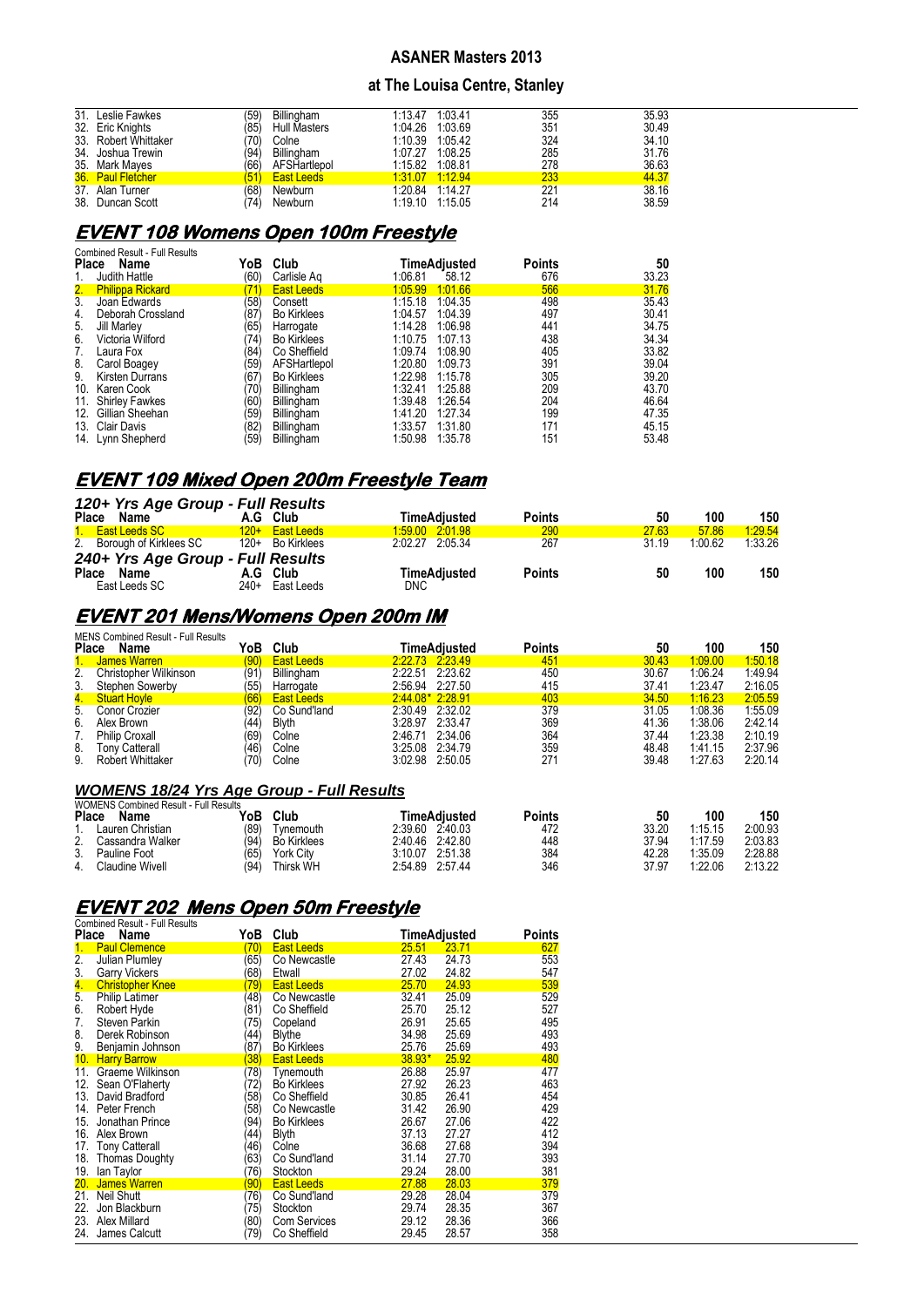#### **at The Louisa Centre, Stanley**

| 25. Eric Knights   | 85)  | <b>Hull Masters</b> | 28.95 | 28.69 | 354 |
|--------------------|------|---------------------|-------|-------|-----|
| 26. George Jackson | 45)  | East Anglian        | 38.55 | 28.71 | 353 |
| 27. Joshua Trewin  | (94) | Billingham          | 29.40 | 29.83 | 315 |
| 28. Alan Weddell   | 72)  | Tynemouth           | 32.01 | 30.07 | 307 |
| 29. Thomas Spencer | 86)  | <b>East Leeds</b>   | 31.32 | 31.14 | 277 |
| 30. Mark Mayes     | (66) | AFSHartlepol        | 34.60 | 31.40 | 270 |
| 31. Paul Fletcher  | 51)  | <b>East Leeds</b>   | 39.24 | 31.43 | 269 |
| 32. Justin Ross    | 71)  | Tynemouth           | 33.69 | 31.48 | 268 |
| 33. Duncan Scott   | 74)  | Newburn             | 35.59 | 33.77 | 217 |

# **EVENT 203 Womens Open 50m Freestyle**

| <b>Place</b> | <b>Combined Result - Full Results</b><br>Name | YoB  | Club               |       | TimeAdjusted | Points |
|--------------|-----------------------------------------------|------|--------------------|-------|--------------|--------|
| 1.           | Judith Hattle                                 | (60) | Carlisle Ag        | 30.20 | 26.27        | 693    |
| 2.           | <b>Philippa Rickard</b>                       | 71)  | <b>East Leeds</b>  | 30.32 | 28.33        | 552    |
| 3.           | Joan Edwards                                  | 58)  | Consett            | 34.76 | 29.75        | 477    |
| 4.           | Jill Marley                                   | '65) | Harrogate          | 33.11 | 29.85        | 472    |
| 5.           | Patricia Jackson                              | 47)  | East Anglian       | 40.91 | 31.28        | 410    |
| 6.           | Jennifer Dobson                               | 83)  | <b>Blyth</b>       | 31.86 | 31.37        | 407    |
| 7.           | Carol Boagey                                  | '59) | AFSHartlepol       | 37.92 | 32.73        | 358    |
| 8.           | Lorraine Riddle                               | 84   | Billingham         | 37.65 | 37.19        | 244    |
| 9.           | Karen Cook                                    | 70)  | Billingham         | 40.72 | 37.84        | 231    |
| 10.          | Gillian Sheehan                               | 59)  | Billingham         | 45.91 | 39.62        | 202    |
| 11.          | Clair Davis                                   | 82)  | Billingham         | 41.47 | 40.69        | 186    |
|              | 12. Emma Godfrey                              | 75)  | <b>Bo Kirklees</b> | 43.66 | 41.62        | 174    |
|              | 13. Lynn Shepherd                             | '59) | Billingham         | 50.76 | 43.81        | 149    |

## **EVENT 204 Mens Open 100m Backstroke**

|              | <b>Combined Result - Full Results</b> |              |                     |              |         |               |       |
|--------------|---------------------------------------|--------------|---------------------|--------------|---------|---------------|-------|
| <b>Place</b> | Name                                  | YoB          | Club                | TimeAdjusted |         | <b>Points</b> | 50    |
| 1.           | Robert Hyde                           | (81)         | Co Sheffield        | 1:04.08      | 1.02.64 | 476           | 31.70 |
| 2.           | Jake Rylatt                           | (92)         | <b>East Leeds</b>   | 1:05.85      | 1:06.52 | 398           | 31.09 |
| 3.           | <b>Stephen Bottomley</b>              | (63)         | <b>Bo Kirklees</b>  | 1:15.51      | 1.07.16 | 386           | 37.68 |
| 4.           | David Phillips                        | (91)         | <b>Bo Kirklees</b>  | 1:07.04      | 1:07.56 | 380           | 32.52 |
| 5.           | Conor Crozier                         | '92)         | Co Sund'land        | 1:10.97      | 1.11.69 | 318           | 33.76 |
| 6.           | <b>Tony Catterall</b>                 | $^{(46)}$    | Colne               | 1:36.77      | 1:13.04 | 300           | 46.55 |
| 7.           | <b>Bill Moore</b>                     | 37)          | <b>East Leeds</b>   | 1.52.44      | 1:13.42 | 296           | 53.96 |
| 8.           | Joshua Trewin                         | $ 94\rangle$ | Billingham          | 1:12.83      | 1.13.89 | 290           | 35.00 |
| 9.           | Martin Temple                         | '77)         | <b>Bo Kirklees</b>  | 1:18.45      | 1.15.46 | 272           | 38.26 |
| 10.          | Graeme Wilkinson                      | 78)          | Tvnemouth           | 1:18.29      | 1.15.63 | 270           | 38.79 |
| 11.          | Eric Knights                          | 85)          | <b>Hull Masters</b> | 1:16.37      | 1:15.69 | 270           | 38.02 |
| 12.          | Graham Pearson                        | '52)         | Carlisle Ag         | 1:33.97      | 1.16.06 | 266           | 46.75 |
| 13.          | lan Tavlor                            | 76)          | Stockton            | 1:19.91      | 1.16.53 | 261           | 39.57 |
| 14.          | <b>Robert Whittaker</b>               | '70)         | Colne               | 1:26.10      | 1.20.02 | 228           | 42.67 |
|              | 15. Graeme Shutt                      | '49)         | Co Sund'land        | 1:49.92      | 1.26.09 | 183           | 53.02 |

## **EVENT 205 Womens Open 100m Backstroke**

|    | <b>Combined Result - Full Results</b> |      |                    |                 |                     |               |         |
|----|---------------------------------------|------|--------------------|-----------------|---------------------|---------------|---------|
|    | Place<br>Name                         | YoB  | Club               |                 | <b>TimeAdiusted</b> | <b>Points</b> | 50      |
|    | 1. Julie Hoyle                        | (62) | <b>East Leeds</b>  |                 | 1.14.66 1.05.94     | 587           | 36.01   |
| 2. | Deborah Crossland                     | (87) | <b>Bo Kirklees</b> | 1.11.67 1.11.47 |                     | 461           | 34.67   |
| 3. | Carolyn Irvine                        | (63) | <b>Bo Kirklees</b> | 1:20.85 1:11.91 |                     | 453           | 39.01   |
| 4. | Victoria Wilford                      | (74) | <b>Bo Kirklees</b> | 1:18.95 1:14.91 |                     | 400           | 38.77   |
| 5. | <b>Claudine Wivell</b>                | (94) | Thirsk WH          | 1:20.07 1:21.24 |                     | 314           | 38.20   |
| 6. | Kirsten Durrans                       | (67) | <b>Bo Kirklees</b> | 1:32.55 1:24.52 |                     | 279           | 45.51   |
| 7. | <b>Shirley Fawkes</b>                 | (60) | Billingham         |                 | 2:04.79 1:48.56     | 131           | 1:01.37 |
| 8. | Gillian Sheehan                       | (59) | Billingham         | 2:11.37 1:53.38 |                     | 115           | 1:04.89 |

# **EVENT 206 Mens/Womens Open 200m Butterfly**

| <b>MENS Combined Result - Full Results</b><br><b>Place</b><br>Name<br>Christopher Wilkinson<br>2 <sub>1</sub><br>Paul Woodlev | YoB<br>(91<br>'82' | Club<br>Billingham<br>Derwentside | TimeAdiusted<br>2:16.98 2:18.05<br>2:23.61 2:20.90 | <b>Points</b><br>493<br>464 | 50<br>30.88<br>30.78 | 100<br>1.05.97<br>1.06.54 | 150<br>1:42.35<br>1:44.07 |
|-------------------------------------------------------------------------------------------------------------------------------|--------------------|-----------------------------------|----------------------------------------------------|-----------------------------|----------------------|---------------------------|---------------------------|
| <b>WOMENS 25 Yrs/Over Age Group - Full Results</b><br><b>WOMENS Combined Result - Full Results</b>                            |                    |                                   |                                                    |                             |                      |                           |                           |
| <b>Place</b><br>Name                                                                                                          | YoB                | Club                              | TimeAdiusted                                       | <b>Points</b>               | 50                   | 100                       | 150                       |
| Judith Hattle<br>2 <sup>2</sup><br>Patricia Jackson                                                                           | (60)<br>47         | Carlisle Ag<br>East Anglian       | 2.47.14 2.25.40<br>3.52.55 2.57.79                 | 573<br>313                  | 39.80<br>49.01       | 1.22.01<br>1:47.67        | 2:04.70<br>2:49.77        |

## **EVENT 207 Mens Open 100m Breaststroke**

|                | <b>Combined Result - Full Results</b> |      |                    |                   |               |       |
|----------------|---------------------------------------|------|--------------------|-------------------|---------------|-------|
|                | Place<br>Name                         | YoB  | Club               | TimeAdiusted      | <b>Points</b> | 50    |
| 1.             | Craig Heggie                          | (62) | Copeland           | 1:16.53 1:07.59   | 556           | 36.55 |
|                | 2. Bill Moore                         | (37) | <b>East Leeds</b>  | 149 11 11 11 24   | 475           | 50.82 |
| 3 <sub>1</sub> | <b>Thomas Spencer</b>                 | (86) | <b>East Leeds</b>  | $1.14.08*1.13.65$ | 430           | 34.05 |
| 4.             | Stephen Bottomley                     | (63) | <b>Bo Kirklees</b> | 1:22.82 1:13.67   | 430           | 40.16 |
| 5.             | James Calcutt                         | 79)  | Co Sheffield       | 1:17.47 1:15.14   | 405           | 37.22 |
| 6.             | John Bover                            | (66) | Darlington M       | 1:24.08 1:16.30   | 387           | 39.23 |
| 7.             | <b>Christopher Spooner</b>            | (64) | <b>Wetherby</b>    | 1:25.72 1:16.78   | 379           | 40.75 |
| 8.             | James Warren                          | 90)  | <b>East Leeds</b>  | 1.17.82 1.18.23   | 359           | 37.20 |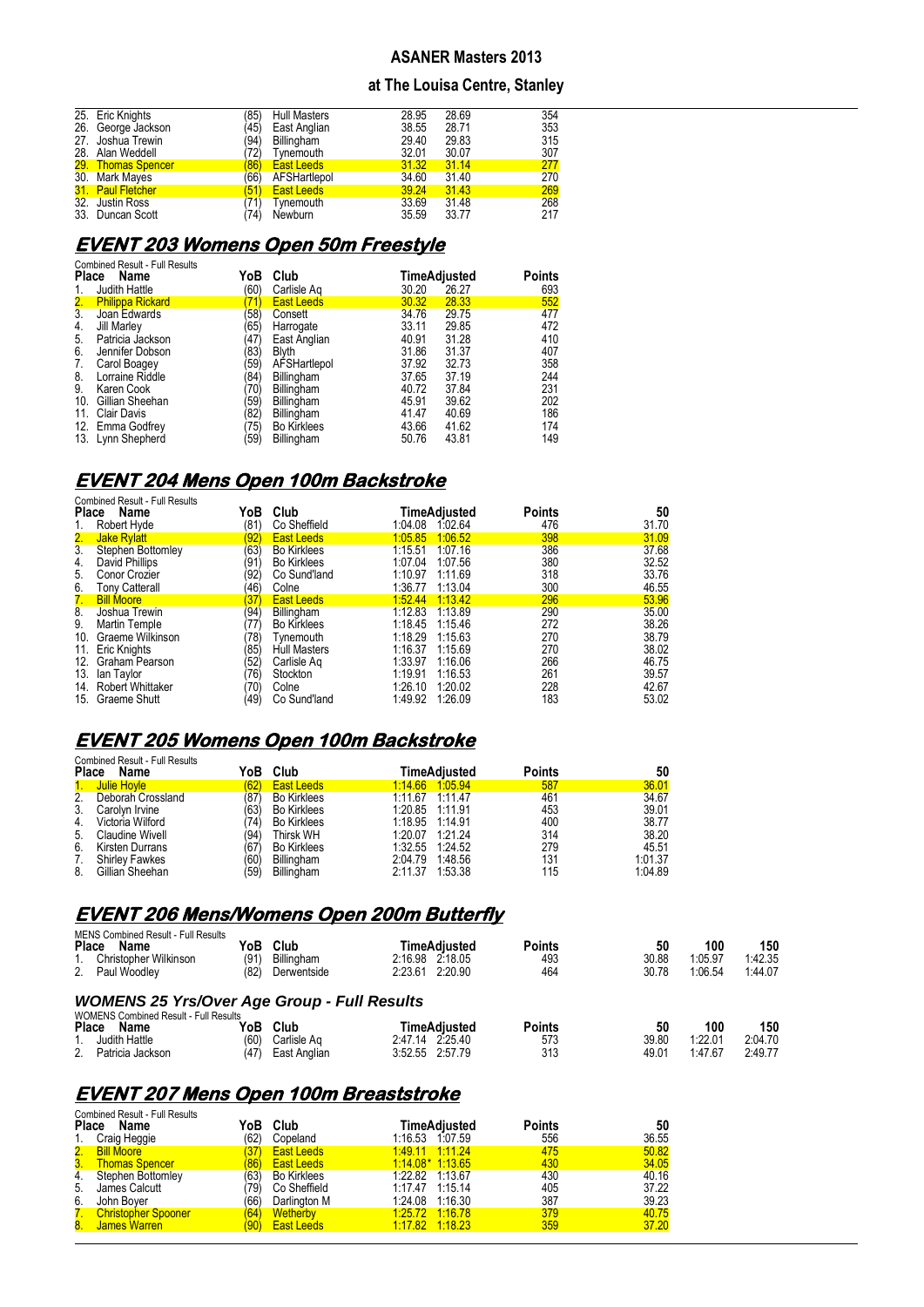#### **at The Louisa Centre, Stanley**

| 9.  | <b>Philip Croxall</b>                          | (69) | Colne              | 1.24.67 | 1:18.25         | 358 | 41.10 |  |  |  |  |
|-----|------------------------------------------------|------|--------------------|---------|-----------------|-----|-------|--|--|--|--|
| 10. | Jon Blackburn                                  | '75) | Stockton           | 1:24.47 | 1:20.53         | 329 | 41.27 |  |  |  |  |
| 11. | George Jackson                                 | (45) | East Anglian       | 1:48.49 | 1:20.80         | 326 | 50.82 |  |  |  |  |
|     | 12. Tony Catterall                             | (46) | Colne              | 1:47.10 | 1:20.83         | 325 | 49.93 |  |  |  |  |
|     | 13. Neil Shutt                                 | '76) | Co Sund'land       | 1:25.01 | 1:21.41         | 318 | 40.79 |  |  |  |  |
|     | 14. David Phillips                             | (91) | <b>Bo Kirklees</b> | 1.21.10 | 1:21.73         | 315 | 38.03 |  |  |  |  |
|     | 15. Alan Weddell                               | 72)  | Tvnemouth          | 1:27.42 | 1:22.12         | 310 | 41.76 |  |  |  |  |
|     | 16. Alex Millard                               | (80) | Com Services       |         | 1:25.73 1:23.49 | 295 | 39.89 |  |  |  |  |
|     | 17. Mark Mayes                                 | (66) | AFSHartlepol       |         | 1:35.36 1:26.54 | 265 | 46.25 |  |  |  |  |
|     | <b>EVENT 208 Womens Open 100m Breaststroke</b> |      |                    |         |                 |     |       |  |  |  |  |
|     | Combined Result - Full Results                 |      |                    |         |                 |     |       |  |  |  |  |

| Place | <b>COMPREY RESULE FULL RESULS</b><br>Name | YoB ∖ | Club               | TimeAdiusted       | <b>Points</b> | 50    |
|-------|-------------------------------------------|-------|--------------------|--------------------|---------------|-------|
| 1.    | Carol Boagey                              | (59)  | AFSHartlepol       | 1:35.39 1:22.33    | 441           | 45.99 |
| 2.    | Jill Marley                               | (65)  | Harrogate          | 1:33.06 1:23.91    | 417           | 42.73 |
| 3.    | Cassandra Walker                          | (94)  | <b>Bo Kirklees</b> | 1:22.96<br>1:24.17 | 413           | 39.71 |
| 4.    | Laura Fox                                 | (84)  | Co Sheffield       | 1:26.94<br>1:25.89 | 389           | 40.26 |
| 5.    | Kirsten Durrans                           | (67)  | <b>Bo Kirklees</b> | 1:34.86<br>1:26.63 | 379           | 46.47 |
| 6.    | Claudine Wivell                           | (94)  | Thirsk WH          | 1:26.53<br>1:27.79 | 364           | 39.72 |
|       | Jennifer Dobson                           | (83)  | <b>Blyth</b>       | 1:37.25<br>1:35.75 | 280           | 46.64 |
| 8.    | Clair Davis                               | (82)  | Billingham         | 1:50.88<br>1.48.79 | 191           | 52.05 |

# **EVENT 209 Mixed Open 200m Medley Team**

| 120+ Yrs Age Group - Full Results |                  |     |                 |        |       |         |         |
|-----------------------------------|------------------|-----|-----------------|--------|-------|---------|---------|
| Place Name                        | A.G Club         |     | TimeAdiusted    | Points | 50    | 100     | 150     |
| 1. Borough of Kirklees SC         | 120+ Bo Kirklees |     | 2:23.61 2.27.21 | 242    | 37.70 | 1:18.58 | 1:58.23 |
| East Leeds SC                     | 120+ East Leeds  | DNC |                 |        |       |         |         |

# **EVENT 301 Mens/Womens Open 200m Freestyle**

|       | <b>MENS Combined Result - Full Results</b> |      |                     |         |                 |               |       |         |         |
|-------|--------------------------------------------|------|---------------------|---------|-----------------|---------------|-------|---------|---------|
| Place | Name                                       | YoB  | Club                |         | TimeAdjusted    | <b>Points</b> | 50    | 100     | 150     |
|       | Christopher Wilkinson                      | (91) | Billingham          |         | 1:59.82 2:00.76 | 557           | 27.72 | 58.76   | 1:29.98 |
| 2.    | Julian Plumley                             | (65) | Co Newcastle        | 2:14.48 | 2:01.26         | 550           | 31.16 | 1:05.41 | 1:40.28 |
| 3.    | Kevin Smith                                | (64  | Co Newcastle        | 2:16.46 | 2:02.22         | 537           | 30.97 | 1:05.07 | 1:40.69 |
| 4.    | <b>Colin Gerrard</b>                       | (47  | RichmondDale        | 2:49.10 | 2:09.28         | 454           | 37.32 | 1:18.83 | 2:05.03 |
| 5.    | David Phillips                             | (91  | <b>Bo Kirklees</b>  | 2:08.75 | 2:09.76         | 449           | 29.65 | 1:02.65 | 1:35.67 |
| 6.    | <b>Thomas Doughty</b>                      | (63  | Co Sund'land        | 2:25.90 | 2:09.78         | 448           | 33.58 | 1:10.37 | 1:48.57 |
| 7.    | Alex Brown                                 | (44) | <b>Blyth</b>        | 2:56.81 | 2:09.85         | 448           | 40.02 | 1.24.16 | 2:10.78 |
| 8.    | James Warren                               | (90) | <b>East Leeds</b>   | 2:09.51 | 2:10.20         | 444           | 29.58 | 1:02.26 | 1:36.24 |
| 9.    | <b>Tony Catterall</b>                      | (46) | Colne               | 2:54.44 | 2:11.66         | 429           | 41.28 | 1:26.11 | 2:10.95 |
| 10.   | Jonathan Prince                            | '94' | <b>Bo Kirklees</b>  | 2:11.69 | 2:13.61         | 411           | 29.91 | 1:03.10 | 1:37.49 |
|       | 11. Bill Moore                             | 37   | <b>East Leeds</b>   | 3:29.23 | 2.16.61         | 384           | 46.53 | 1:39.00 | 2:34.31 |
| 12.   | Leslie Fawkes                              | (59) | Billingham          | 2:39.15 | 2:17.35         | 378           | 36.98 | 1:17.44 | 1:58.44 |
| 13.   | Martin Temple                              | 77   | <b>Bo Kirklees</b>  | 2:23.72 | 2:18.25         | 371           | 32.65 | 1:09.26 | 1:47.19 |
|       | 14. Harry Barrow                           | 38   | <b>East Leeds</b>   | 3:31.03 | 2:20.48         | 353           | 48.42 | 1:42.24 | 2:38.14 |
|       | 15. Alex Millard                           | (80) | <b>Com Services</b> | 2:26.63 | 2:22.79         | 337           | 33.30 | 1:11.25 | 1:50.04 |
| 16.   | Derek Robinson                             | (44  | Blythe              | 3:14.71 | 2:23.00         | 335           | 41.91 | 1.29.05 | 2:21.16 |
| 17.   | Joshua Trewin                              | (94  | Billingham          | 2:25.03 | 2:27.15         | 307           | 33.55 | 1:10.34 | 1:48.32 |
|       | 18. Robert Whittaker                       | (70) | Colne               | 2:43.24 | 2:31.71         | 281           | 37.43 | 1:18.64 | 2:01.80 |
|       | 19. Paul Fletcher                          | (51) | <b>East Leeds</b>   | 3:14.04 | 2:35.41         | 261           | 44.92 | 1:34.52 | 2:26.07 |
|       | 20. Mark Mayes                             | (66) | AFSHartlepol        | 2:53.96 | 2:37.87         | 249           | 40.52 | 1:23.47 | 2:10.51 |

#### *WOMENS 25 Yrs/Over Age Group - Full Results* WOMENS Combined Result - Full Result

| <u>WOMLING COMMICANTESULE LUILINESULS</u> |                                                        |                    |      |     |                                                                                                                                                                                                                                                |         |         |
|-------------------------------------------|--------------------------------------------------------|--------------------|------|-----|------------------------------------------------------------------------------------------------------------------------------------------------------------------------------------------------------------------------------------------------|---------|---------|
|                                           |                                                        |                    |      |     |                                                                                                                                                                                                                                                |         | 150     |
| Joan Edwards                              | (58)                                                   | Consett            |      | 525 | 36.66                                                                                                                                                                                                                                          | 1:17.34 | 1:58.92 |
| Victoria Wilford                          | (74)                                                   | <b>Bo Kirklees</b> |      | 437 | 34.75                                                                                                                                                                                                                                          | 1:13.10 | 1:53.41 |
| Jill Marley                               | (65)                                                   | Harrogate          |      | 421 | 36.74                                                                                                                                                                                                                                          | 1:17.72 | 2:00.81 |
| Laura Fox                                 | (84)                                                   | Co Sheffield       |      | 419 | 34.75                                                                                                                                                                                                                                          | 1:13.04 | 1:52.11 |
| Pauline Foot                              | (65)                                                   | York City          |      | 417 |                                                                                                                                                                                                                                                |         |         |
| Patricia Jackson                          | (47                                                    | East Anglian       |      | 412 | 44.32                                                                                                                                                                                                                                          | 1.34.26 | 2:25.46 |
| Carol Boagey                              | (59)                                                   | AFSHartlepol       |      | 393 | 40.40                                                                                                                                                                                                                                          | 1.25.12 | 2:11.49 |
| Gillian Sheehan                           | 159                                                    | <b>Billingham</b>  |      | 225 | 47.99                                                                                                                                                                                                                                          | 1.41.83 | 2:37.23 |
| <b>Shirley Fawkes</b>                     | (60)                                                   | Billingham         |      | 223 | 45.56                                                                                                                                                                                                                                          |         |         |
|                                           | (75)                                                   | <b>Bo Kirklees</b> |      | 185 | 31.54                                                                                                                                                                                                                                          | 58.30   |         |
|                                           | (59)                                                   | Billingham         |      | 162 | 21.03                                                                                                                                                                                                                                          | 48.24   | 1:09.17 |
|                                           | Place<br>Name<br>10. Emma Godfrev<br>11. Lynn Shepherd | YoB                | Club |     | <b>Points</b><br>TimeAdjusted<br>2:40.91 2:17.74<br>2:34.32 2:26.42<br>2:44.49 2:28.32<br>2:30.36 2:28.54<br>2:44.98 2:28.76<br>3:15.35 2:29.35<br>2:55.80 2:31.72<br>3:31.47 3:02.51<br>3:30.62 3:03.22<br>3:24.59 3:15.04<br>3:56.24 3:23.89 | 50      | 100     |

# **EVENT 302 Mens Open 50m Backstroke**

| <b>Place</b> | <b>Combined Result - Full Results</b><br>Name | YoB  | Club                | TimeAdjusted | Points |     |
|--------------|-----------------------------------------------|------|---------------------|--------------|--------|-----|
| 1.           | <b>Jake Rylatt</b>                            | 92)  | <b>East Leeds</b>   | 29.84        | 30.14  | 422 |
| 2.           | Conor Crozier                                 | 92)  | Co Sund'land        | 30.72        | 31.03  | 386 |
| 3.           | Sean O'Flaherty                               | 72)  | <b>Bo Kirklees</b>  | 33.34        | 31.32  | 376 |
| 4.           | <b>Bill Moore</b>                             | 37)  | <b>East Leeds</b>   | 48.71        | 31.80  | 359 |
| 5.           | Stephen Bottomley                             | (63) | <b>Bo Kirklees</b>  | 35.75        | 31.80  | 359 |
| 6.           | Graeme Wilkinson                              | 78)  | Tvnemouth           | 34.28        | 33.11  | 318 |
| 7.           | <b>Tony Catterall</b>                         | 46)  | Colne               | 44.06        | 33.25  | 314 |
| 8.           | James Warren                                  | 90)  | <b>East Leeds</b>   | 33.49        | 33.67  | 302 |
| 9.           | lan Taylor                                    | 76)  | Stockton            | 35.98        | 34.46  | 282 |
| 10.          | Joshua Trewin                                 | '94' | Billingham          | 34.41        | 34.91  | 271 |
| 11.          | Peter French                                  | 58)  | Co Newcastle        | 41.54        | 35.56  | 257 |
| 12.          | <b>Eric Knights</b>                           | 85)  | <b>Hull Masters</b> | 36.04        | 35.72  | 253 |
| 13.          | Graeme Shutt                                  | 49)  | Co Sund'land        | 47.78        | 37.42  | 220 |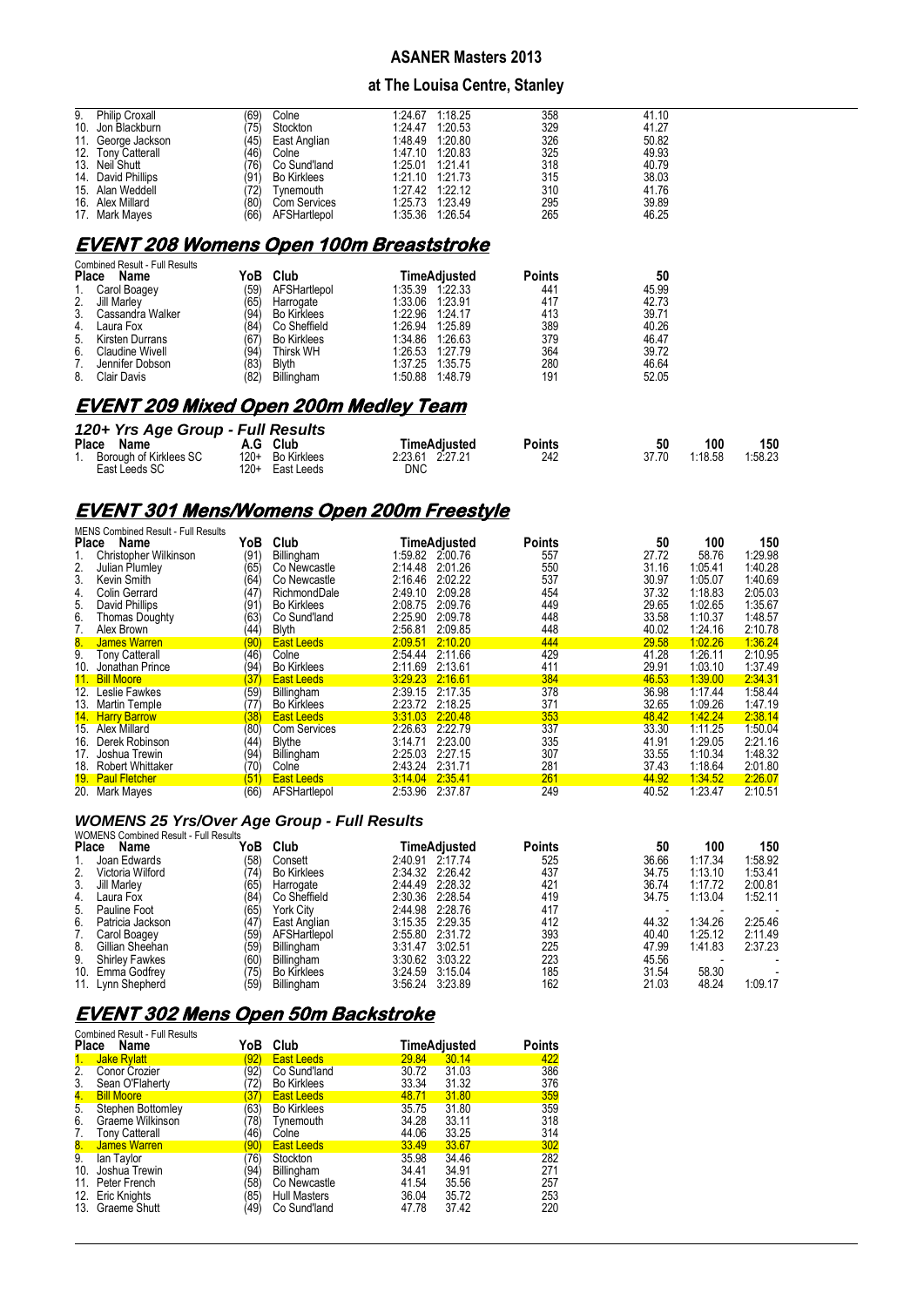# **ASANER Masters 2013 at The Louisa Centre, Stanley**

# **EVENT 303 Womens Open 50m Backstroke**

| <b>Combined Result - Full Results</b> |                        |      |                    |         |              |               |  |  |  |
|---------------------------------------|------------------------|------|--------------------|---------|--------------|---------------|--|--|--|
| <b>Place</b>                          | Name                   | YoB  | Club               |         | TimeAdjusted | <b>Points</b> |  |  |  |
| 1.                                    | Julie Hoyle            | 62)  | <b>East Leeds</b>  | 34.71   | 30.65        | 589           |  |  |  |
| 2.                                    | Carolyn Irvine         | (63) | <b>Bo Kirklees</b> | 36.36   | 32.34        | 501           |  |  |  |
| 3.                                    | Patricia Jackson       | (47) | East Anglian       | 46.24   | 35.35        | 384           |  |  |  |
| 4.                                    | Cassandra Walker       | '94) | <b>Bo Kirklees</b> | 36.18   | 36.71        | 343           |  |  |  |
| 5.                                    | <b>Claudine Wivell</b> | '94) | Thirsk WH          | 36.43   | 36.96        | 336           |  |  |  |
| 6.                                    | Carol Boagey           | '59) | AFSHartlepol       | 47.54   | 41.03        | 245           |  |  |  |
| 7.                                    | Lorraine Riddle        | '84) | Billingham         | 41.98   | 41.47        | 238           |  |  |  |
| 8.                                    | Gillian Sheehan        | '59) | Billingham         | 59.23   | 51.12        | 127           |  |  |  |
| 9.                                    | Lynn Shepherd          | '59) | Billingham         | 1:12.31 | 1:02.41      | 69            |  |  |  |

# **EVENT 304 Mens Open 100m IM**

| <b>Combined Result - Full Results</b><br>YoB<br><b>Place</b><br>Name |                                                            |                               | Club                                                  | TimeAdjusted<br><b>Points</b>                                                       |
|----------------------------------------------------------------------|------------------------------------------------------------|-------------------------------|-------------------------------------------------------|-------------------------------------------------------------------------------------|
| 1.<br>2.                                                             | Christopher Wilkinson<br>Kevin Smith                       | '91)<br>64)                   | Billingham<br>Co Newcastle                            | 1.03.88<br>1:03.38<br>501<br>496<br>1:11.58<br>1:04.11                              |
| 3.                                                                   | <b>Stuart Hoyle</b>                                        | 66)                           | <b>East Leeds</b>                                     | 432<br>1:13.94<br>1:07.10                                                           |
| $\overline{4}$ .<br>5.<br>6.                                         | Stephen Bottomley<br>Stephen Sowerby<br>Sean O'Flaherty    | 63)<br>55)<br>72)             | <b>Bo Kirklees</b><br>Harrogate<br><b>Bo Kirklees</b> | 426<br>1:15.79<br>1:07.41<br>418<br>1:21.43<br>1:07.88<br>1:12.94<br>406<br>1:08.52 |
| 7.<br>8.<br>9.                                                       | Alex Brown<br>Graham Pearson<br><b>Philip Croxall</b>      | 44)<br>52 <sup>′</sup><br>69) | <b>Blyth</b><br>Carlisle Ag                           | 1:08.87<br>400<br>1:33.77<br>395<br>1:25.45<br>1:09.17<br>1:09.46<br>390<br>1:15.16 |
| 10 <sub>1</sub>                                                      | James Warren                                               | 90)                           | Colne<br><b>East Leeds</b>                            | 1.09.37<br>385<br>1:09.74                                                           |
| 11.<br>12.<br>13.                                                    | Jon Blackburn<br>lan Taylor<br>James Calcutt               | 75)<br>76)<br>79)             | Stockton<br>Stockton<br>Co Sheffield                  | 1:14.83<br>1:11.34<br>360<br>1:12.12<br>348<br>1:15.31<br>345<br>1:12.32<br>1:14.56 |
| 14.<br>15.                                                           | <b>Tony Catterall</b><br>Neil Shutt                        | 46)<br>76)                    | Colne<br>Co Sund'land                                 | 1:13.26<br>332<br>1:37.06<br>1:16.62<br>1:13.38<br>331                              |
| 16.<br>17.<br>18.                                                    | Martin Temple<br>George Jackson<br><b>Robert Whittaker</b> | 77)<br>45)<br>(70)            | <b>Bo Kirklees</b><br>East Anglian<br>Colne           | 1:17.39<br>317<br>1:14.44<br>1:41.85<br>299<br>1:15.85<br>1:18.52<br>270<br>1:24.49 |
| 19.<br>20.<br>21.                                                    | Mark Mayes<br>Graeme Shutt<br>Alan Weddell                 | 66)<br>'49)<br>72)            | AFSHartlepol<br>Co Sund'land<br>Tynemouth             | 1:28.74<br>1:20.53<br>250<br>1:46.38<br>1:23.32<br>226<br>206<br>1:25.92<br>1:31.47 |

## **EVENT 305 Womens Open 100m IM**

|               | <b>Combined Result - Full Results</b> |      |                    |                    |               |  |
|---------------|---------------------------------------|------|--------------------|--------------------|---------------|--|
| Place         | Name                                  | YoB  | Club               | TimeAdjusted       | <b>Points</b> |  |
| 1.            | Judith Hattle                         | (60) | Carlisle Ag        | 1:15.23 1:05.44    | 686           |  |
| $\frac{2}{3}$ | <b>Julie Hoyle</b>                    | 62)  | <b>East Leeds</b>  | $1:17.32*1.08.28$  | 604           |  |
|               | Deborah Crossland                     | '87) | <b>Bo Kirklees</b> | 1:13.64<br>1:13.43 | 486           |  |
| 4.            | Lauren Christian                      | (89) | Tynemouth          | 1:14.08<br>1:14.28 | 469           |  |
| 5.            | Carolyn Irvine                        | 63)  | <b>Bo Kirklees</b> | 1:24.53<br>1:15.19 | 452           |  |
| 6.            | Jill Marley                           | '65) | Harrogate          | 1:25.49 1:17.08    | 420           |  |
| 7.            | Laura Fox                             | (84) | Co Sheffield       | 1:20.75<br>1:19.77 | 379           |  |
| 8.            | <b>Claudine Wivell</b>                | 94)  | Thirsk WH          | 1:20.42<br>1:21.59 | 354           |  |
| 9.            | <b>Kirsten Durrans</b>                | '67) | <b>Bo Kirklees</b> | 1:29.38<br>1.21.62 | 354           |  |
| 10.           | Carol Boagey                          | '59) | AFSHartlepol       | 1:35.50<br>1.22.42 | 343           |  |
| 11.           | Adelle Taylor                         | (86) | <b>Bo Kirklees</b> | 1:23.31<br>1:22.83 | 338           |  |
|               | 12. Jennifer Dobson                   | 83)  | <b>Blyth</b>       | 1:24.62<br>1:23.31 | 332           |  |
|               | 13. Lorraine Riddle                   | (84) | Billingham         | 1:33.24<br>1:32.11 | 246           |  |

## **EVENT 306 Mens/Womens Open 200m Breaststroke**

| <b>Place</b> | <b>MENS Combined Result - Full Results</b><br>Name<br>Craig Heggie | ſοB<br>(62) | Club<br>Copeland          | 2:51.01 2.31.03                    | TimeAdiusted | Points<br>510 | 50<br>39.78    | 100<br>1:23.29     | 150<br>2:07.83     |
|--------------|--------------------------------------------------------------------|-------------|---------------------------|------------------------------------|--------------|---------------|----------------|--------------------|--------------------|
|              | 2. Thomas Spencer                                                  | (86)        | <b>East Leeds</b>         | 2.43.07 2.42.12                    |              | 412           | 37.16          | 1:18.46            | 2:00.71            |
| 3.           | John Bover                                                         | (66         | Darlington M              | 3.02.06 2.45.22                    |              | 389           | 39.69          | 1:25.87            | 2:14.19            |
| 4.           | James Warren                                                       | (90)        | <b>East Leeds</b>         | 2.47.19 2.48.08                    |              | 370           | 39.57          | 1.22.34            | 2:04.79            |
| 5.           | Tonv Catterall                                                     | (46         | Colne                     | 3.48.19 2.52.23                    |              | 343           | 51.53          | 1:49.52            | 2:49.32            |
| 6.           | <b>Christopher Spooner</b>                                         | (64)        | Wetherby                  | $3:19.19*2.58.41$                  |              | 309           | 43.58          | 1:33.27            | 2:25.38            |
| 8.           | Mark Mayes<br>Justin Ross                                          | (66         | AFSHartlepol<br>Tvnemouth | 3:22.27 3:03.56<br>3:35.26 3:21.14 |              | 284<br>215    | 47.73<br>47.31 | 1:38.28<br>1:40.12 | 2:30.40<br>2:37.68 |

#### *WOMENS 18/24 Yrs Age Group - Full Results*

|       | <b>WOMENS Combined Result - Full Results</b> |      |              |                 |         |        |       |         |         |
|-------|----------------------------------------------|------|--------------|-----------------|---------|--------|-------|---------|---------|
| Place | Name                                         | YoB  | Club         | TimeAdiusted    |         | Points | 50    | 100     | 150     |
|       | Carol Boagey                                 | (59) | AFSHartlepol | 3.29.49         | 3:00.80 | 412    | 49.83 | 1.42.87 | 2:36.66 |
| 2.    | Patricia Jackson                             | (47) | East Anglian | 3:58.54 3:02.37 |         | 401    | 55.14 | 1.56.48 | 2.58.72 |
| 3.    | <b>Claudine Wivell</b>                       | (94  | Thirsk WH    | 3:20.59         | 3:23.52 | 289    | 45.08 | 1:35.75 | 2:28.31 |

# **EVENT 307 Mens Open 50m Butterfly**

| <b>Combined Result - Full Results</b><br><b>Points</b> |                              |      |                   |       |                     |     |  |  |  |  |
|--------------------------------------------------------|------------------------------|------|-------------------|-------|---------------------|-----|--|--|--|--|
| Place Name                                             |                              | YoB  | Club              |       | <b>TimeAdjusted</b> |     |  |  |  |  |
| 1.                                                     | Steven Parkin                | 75)  | Copeland          | 28.77 | 27.43               | 501 |  |  |  |  |
|                                                        | 2. Jake Rylatt               | 92)  | <b>East Leeds</b> | 27.93 | 28.21               | 461 |  |  |  |  |
| 3 <sub>1</sub>                                         | <b>Christopher Wilkinson</b> | (91) | Billingham        | 28.00 | 28.22               | 460 |  |  |  |  |
| 4.                                                     | Graham Pearson               | '52) | Carlisle Ag       | 34.96 | 28.30               | 457 |  |  |  |  |
| 5.                                                     | John Boyer                   | '66) | Darlington M      | 32.83 | 29.79               | 391 |  |  |  |  |
| 6.                                                     | Alex Brown                   | 44)  | <b>Blyth</b>      | 40.71 | 29.90               | 387 |  |  |  |  |
| 7.                                                     | Conor Crozier                | (92) | Co Sund'land      | 29.77 | 30.07               | 381 |  |  |  |  |